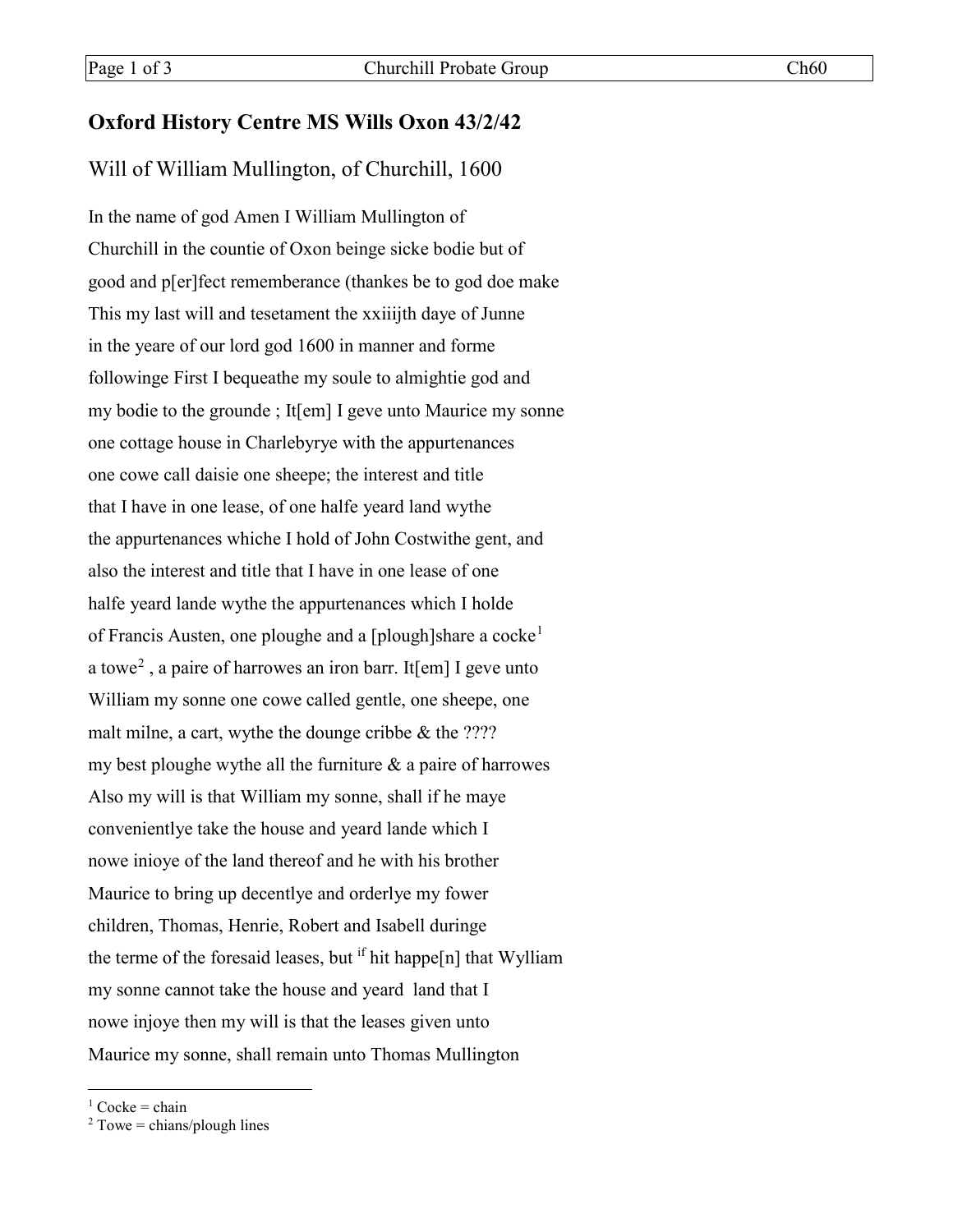and Roger Midcraft my overseers and theye to guarinte the education and bringinge upp of my forenamed fower children; my will likewise is that the croppe nowe growing on the lande whiche I hold by lease, shall remaine towardes the education and bringing upp of my forenamed fower children, and also that the croppe of the foresaid land w[hic]h I hold by lease shall the last yeare of the foresaid leases be devided equally amongst my forenamed fower children It[em] I geve unto Jhon my sonne one cowe called Jillian one sheepe one little brasse pan, 2 peeces of pewter at the iudge $\sim$ ment of my overseers, one paire of sheetes and my over~ choart It[em] I geve unto Thomas my sonne a brasse pott whiche my father gave me, one cowe called the brown cowe one sheepe the old eares hogg 2 peeces of pewter and one paire od sheetes ; It[em] I geve unto Henrie my sonne the lesser brasse pott one heifer of 2 yeares old one sheepe 2 peeces of pewter and one paire of sheetes It[em] I geve unto Robert my sonne the midle brasse pott one ragged heifer of 2 yeares old one sheepe 2 peeces of pewter and one payre of sheetes It[em] I geve unto Agnes my daughter the great pott whiche I had of my father in lawe one cowe called pett one eawe and lambe, 2 paire of sheetes 2 peeces of pewter neither the best nor the worst the best salt the great pan whiche I had of my father in lawe and 2 table clothes; and if this given to my daughter Agnes be not worth ten poundes by the iudgememt of my overseers my will is that my executors shall geve her so muche moneye as to make [t]his worth ten poundes. It[em] I geve unto Isabell my daughter a great ketle which I had of my father in lawe one ragged heifer a yeare olde one sheepe